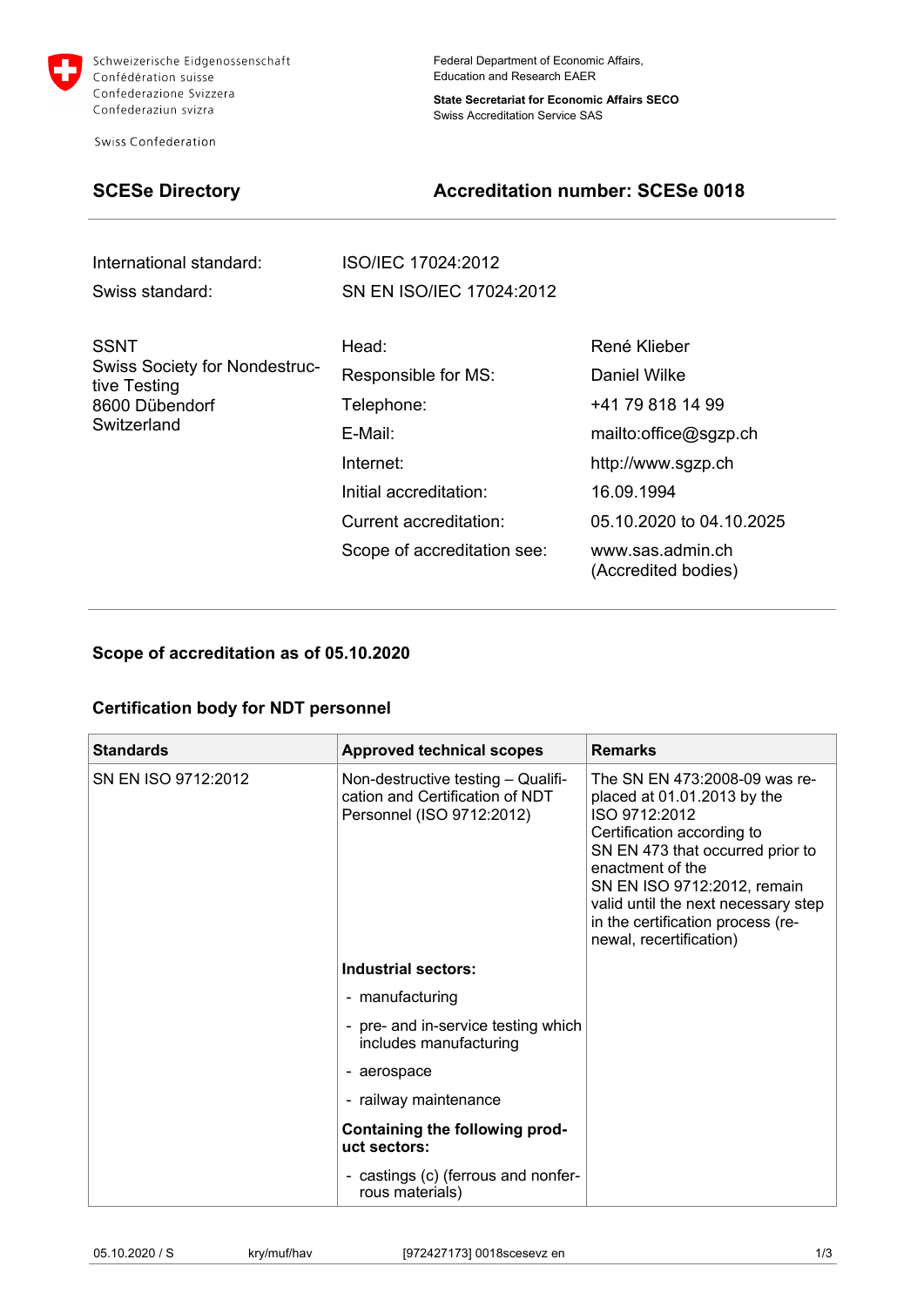

Schweizerische Eidgenossenschaft Confédération suisse Confederazione Svizzera Confederaziun svizra

Swiss Confederation

Federal Department of Economic Affairs, Education and Research EAER

**State Secretariat for Economic Affairs SECO**  Swiss Accreditation Service SAS

# **SCESe Directory Constraining Accreditation number: SCESe 0018**

| <b>Standards</b>                       | <b>Approved technical scopes</b>                                                                                                                       | <b>Remarks</b>                                                                                                                                                                                                     |
|----------------------------------------|--------------------------------------------------------------------------------------------------------------------------------------------------------|--------------------------------------------------------------------------------------------------------------------------------------------------------------------------------------------------------------------|
| SN EN ISO 9712:2012                    | - forgings(f) (all types of forgings:<br>ferrous and non-ferrous materi-<br>als);                                                                      |                                                                                                                                                                                                                    |
|                                        | - welds (w) (all types of welds, in-<br>cluding soldering, for ferrous<br>and non-ferrous materials);                                                  |                                                                                                                                                                                                                    |
|                                        | - tubes and pipes (t) (seamless,<br>welded, ferrous and non-ferrous<br>materials, including flat products<br>for the manufacturing of welded<br>pipes) |                                                                                                                                                                                                                    |
|                                        | - wrought products (wp) except<br>forgings (e.g. plates, bar, rods);                                                                                   |                                                                                                                                                                                                                    |
|                                        | - composite materials (p)                                                                                                                              |                                                                                                                                                                                                                    |
| SN EN 4179:2017-03 /<br>NAS 410 Rev. 4 | Aerospace series -<br>Qualification and approval of per-<br>sonnel for non-destructive testing                                                         | Corresponds to EN 4179:2017                                                                                                                                                                                        |
|                                        |                                                                                                                                                        | This certification body is recog-<br>nized by the FOCA also due to this<br>accreditation as National Aero-<br>space NDT Board EASA Part 145<br>(17.06.2015).<br>Authorization of NDT personnel by<br>the employer. |
| SSNT-guidelines; edition 01/2020       | <b>NDT</b> methods:                                                                                                                                    | * Special regulations for qualifica-<br>tion and certification according to<br>SSNT-guidelines.                                                                                                                    |
|                                        | - acoustic emission testing (AT)                                                                                                                       | Only certification by SSNT                                                                                                                                                                                         |
|                                        | - eddy current testing (ET)                                                                                                                            | Qualification level 1, 2 and 3 *                                                                                                                                                                                   |
|                                        | - leak testing (LT) (hydraulic pres-<br>sure tests excluded)                                                                                           | Only certification by SSNT                                                                                                                                                                                         |
|                                        | - magnetic testing (MT)                                                                                                                                | Qualification level 1, 2 and 3                                                                                                                                                                                     |
|                                        | - penetrant testing (PT)                                                                                                                               | Qualification level 1, 2 and 3                                                                                                                                                                                     |
|                                        | - radiographic testing -<br>- Digital film replacement (RT-D)                                                                                          | Qualification level 1, 2 and 3 *                                                                                                                                                                                   |
|                                        | - radiographic testing -<br>- Film $(RT-F)$                                                                                                            | Qualification level 1, 2 and 3 *                                                                                                                                                                                   |
|                                        | - radiographic testing<br>- Radioscopy (RT-S)                                                                                                          | Only certification by SSNT                                                                                                                                                                                         |
|                                        | - strain gauge testing (ST)                                                                                                                            | Only certification by SSNT                                                                                                                                                                                         |
|                                        | - infrared thermographic testing<br>(TT)                                                                                                               | Qualification level 1, 2 * and 3 *                                                                                                                                                                                 |
|                                        | - ultrasonic testing (UT)                                                                                                                              | Qualification level 1, 2 and 3 *                                                                                                                                                                                   |